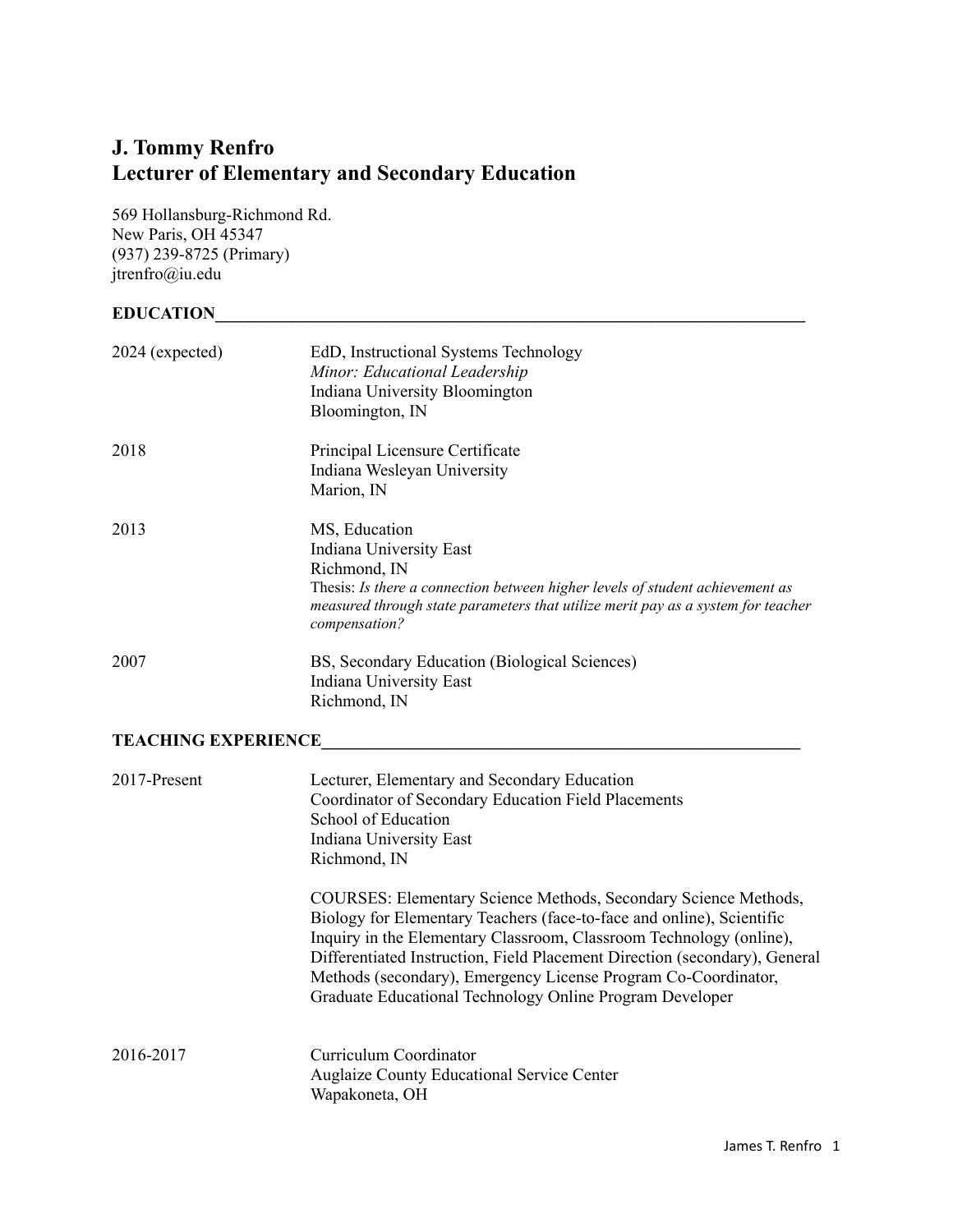PROFESSIONAL TEACHING: Social and Emotional Learning, Writing Across the Curriculum, Kinesthetic Learning, Assessment Building Strategies, Student Engagement Strategies, Technology Integration Tools, Science Classroom Strategies, Social Studies Classroom Strategies, Community and School Collaboration Strategies, Collaborative Vision, New Teacher Orientation and Mentoring

2009-2016 7-12 Science Teacher Tri-Village Local Schools New Madison, OH

> COURSES: 7<sup>th</sup> Grade Science, 8<sup>th</sup> Grade Science, Biology I, Biology II, Environmental Science, Anatomy & Physiology

### **DOCTORATE COURSEWORK\_\_\_\_\_\_\_\_\_\_\_\_\_\_\_\_\_\_\_\_\_\_\_\_\_\_\_\_\_\_\_\_\_\_\_\_\_\_\_\_\_\_\_\_\_\_\_\_\_\_\_\_\_**

| EDUC-R678 | Indiana University Bloomington<br><b>Emerging Learning Technologies</b><br>Curtis Bonk, PhD                                                                                                                                                                                                                                                                                                                                                                                                               |
|-----------|-----------------------------------------------------------------------------------------------------------------------------------------------------------------------------------------------------------------------------------------------------------------------------------------------------------------------------------------------------------------------------------------------------------------------------------------------------------------------------------------------------------|
|           | OVERVIEW: In an age when eyeball-to-eyeball learning is no longer necessary, effective<br>online instructors do not simply teach, but moderate, coach, and assist in the learning<br>process. Today a teacher, trainer, professor, or instructional designer often assumes the role<br>of concierge with a wealth of freely available tools and resources to guide his/her<br>learners. In this more open twenty-first century learning world, anyone can learn anything<br>from anyone else at any time. |
| EDUC-R685 | Indiana University Bloomington<br>Learning Through Problem-Solving<br>Cindy Hmelo-Silver, PhD and Krista Glazewski, PhD                                                                                                                                                                                                                                                                                                                                                                                   |
|           | OVERVIEW: This course will examine the nature of knowledge construction,<br>collaboration, and distributed cognition by discussing the relevant literature,<br>demonstrations of different approaches, and looking at some examples of problem-based<br>learning groups in action.                                                                                                                                                                                                                        |
| EDUC-R621 | Indiana University Bloomington<br>Analysis for Instructional and Performance Improvement<br>Thomas Brush, PhD                                                                                                                                                                                                                                                                                                                                                                                             |
|           | This course centers on concepts, cases and practices of analyzing needs in organizations, as<br>well as examining characteristics of learners and context for training.                                                                                                                                                                                                                                                                                                                                   |
| EDUC-R521 | Indiana University Bloomington<br><b>Instructional Design and Development</b><br>Khendum Gyabak, Ph.D.                                                                                                                                                                                                                                                                                                                                                                                                    |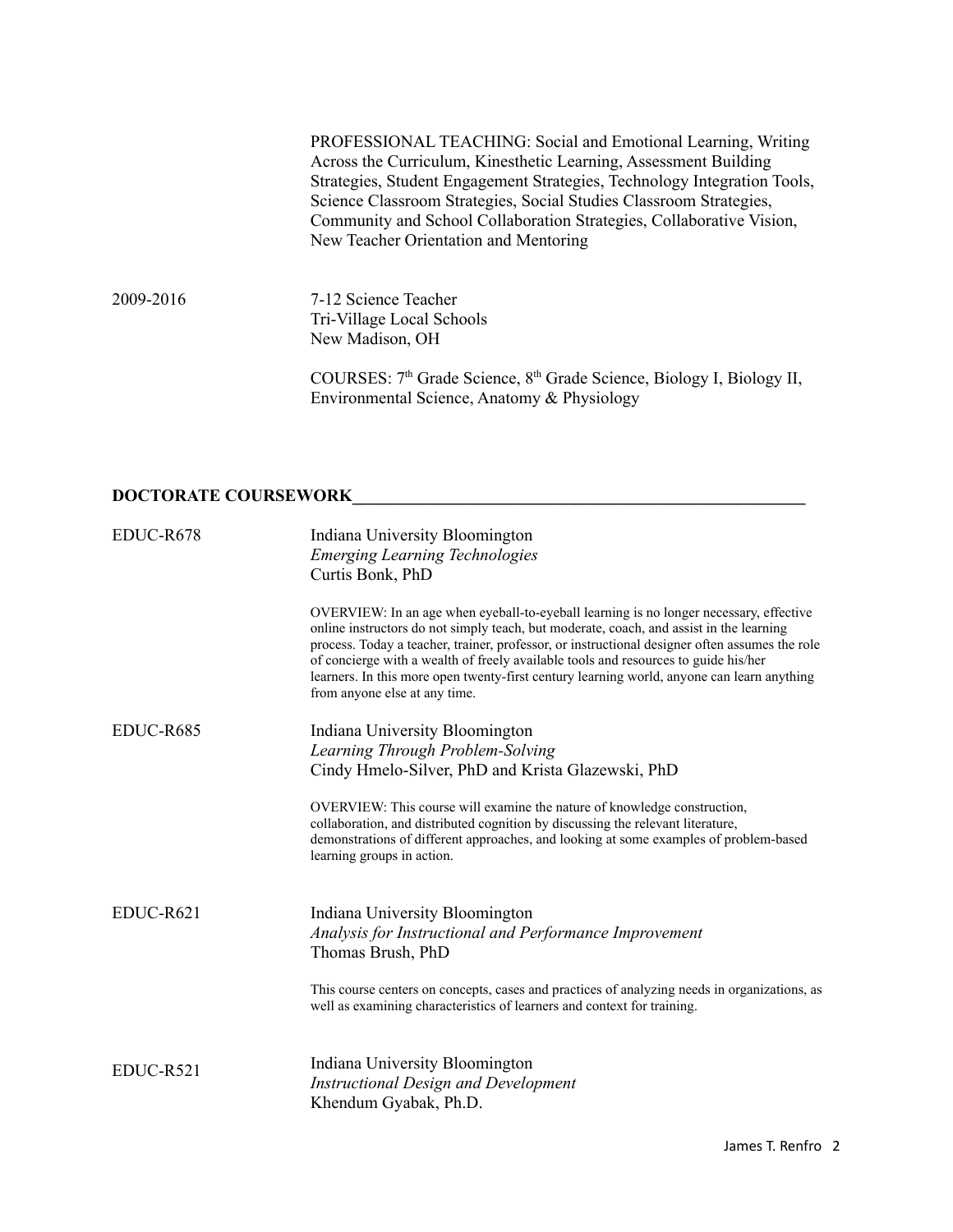| • Analyzing performance problems to determine the need for instruction.<br>• Analyzing necessary inputs (characteristics of learners, learning environments and<br>learning tasks) in order to make good instructional design decisions.<br>• Specifying appropriate objectives and measures forgiven learning tasks and learners.<br>• Selecting appropriate instructional strategies and formats.<br>• Using effective message design in the creation of instructional materials.<br>•Conducting formative and summative evaluations of instruction    |
|----------------------------------------------------------------------------------------------------------------------------------------------------------------------------------------------------------------------------------------------------------------------------------------------------------------------------------------------------------------------------------------------------------------------------------------------------------------------------------------------------------------------------------------------------------|
| Indiana University Bloomington<br><b>Instructional Development and Production</b><br>Peter van Leusen, PhD                                                                                                                                                                                                                                                                                                                                                                                                                                               |
| Overview:<br>Introduction to multimedia production processes with an emphasis on<br>skills in writing, graphic design, interface design, scripting, prototyping,<br>editing, formative evaluation, and quality assurance.                                                                                                                                                                                                                                                                                                                                |
| Indiana Wesleyan University<br>Community, Cultural, and Relational Leadership                                                                                                                                                                                                                                                                                                                                                                                                                                                                            |
| OVERVIEW: This course will require candidates to use data to assess organizational<br>effectiveness and identify goals that promote student learning. Candidates will also explore<br>best practices for creating and maintaining a safe school, creating a master schedule and<br>school calendar, and creating new teacher induction and professional development plans.<br>Finally, candidates will investigate and evaluate models to efficiently utilize human, fiscal,<br>and technological resources within the building to maximize achievement. |
| Indiana Wesleyan University<br>Professional, Ethical, and Legal Leadership                                                                                                                                                                                                                                                                                                                                                                                                                                                                               |
| OVERVIEW: Understanding federal and state laws, rules, and regulations and framing all<br>decisions and actions within those legal parameters are also essential to providing<br>appropriate building leadership. District and school policy manuals and handbooks,<br>contracts, and special education laws and procedures will be examined through the lens of<br>professional, ethical, and legally sound leadership.                                                                                                                                 |
| Indiana Wesleyan University<br>Organizational, Operational, and Resource Management                                                                                                                                                                                                                                                                                                                                                                                                                                                                      |
| OVERVIEW: This course will require candidates to use data to assess organizational<br>effectiveness and identify goals that promote student learning. Candidates will also explore<br>best practices for creating and maintaining a safe school, creating a master schedule and<br>school calendar, and creating new teacher induction and professional development plans.<br>Finally, candidates will investigate and evaluate models to efficiently utilize human, fiscal,<br>and technological resources within the building to maximize achievement. |
|                                                                                                                                                                                                                                                                                                                                                                                                                                                                                                                                                          |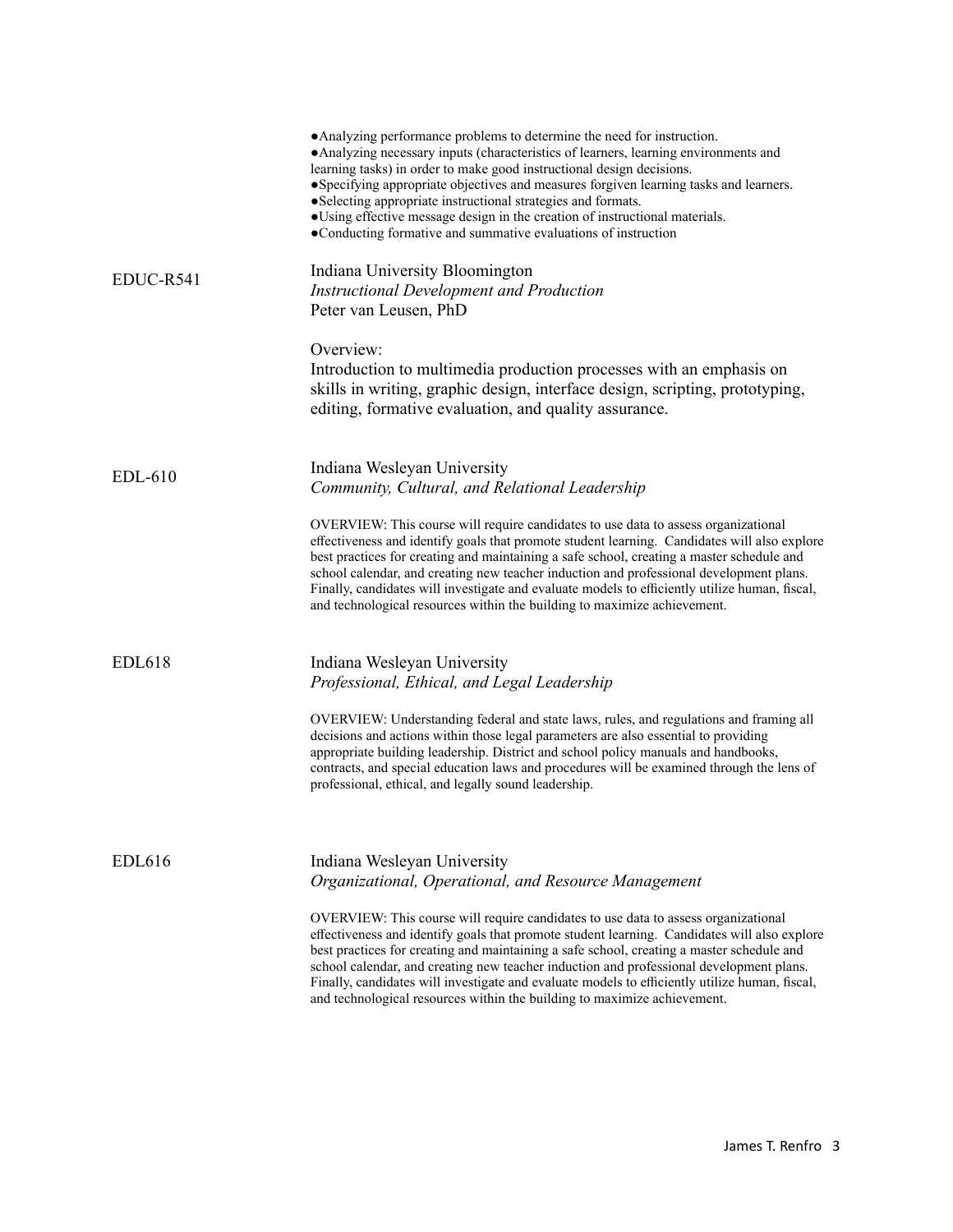#### EDL657 Indiana Wesleyan University *Collaborative Vision and Instructional Leadership*

OVERVIEW: This course examines the role of the P-12 building leader in establishing a culture of school improvement. This course exposes potential building leaders to various leadership theories and practices and requires them to evaluate their own leadership style. Candidates will develop a plan for building a collaborative vision.

#### **PRESENTATIONS & PUBLICATIONS\_\_\_\_\_\_\_\_\_\_\_\_\_\_\_\_\_\_\_\_\_\_\_\_\_\_\_\_\_\_\_\_\_\_\_\_\_\_\_\_\_\_\_\_\_\_**

#### *PRESENTATIONS*

- Renfro, J. T. (Presenter). (2022, April 29). *Digital Gardening Showcase 2022*. Indiana University Purdue University Indianapolis. Indianapolis, IN
- Landreth, M., Renfro, J.T., Tarvis, K., & Wang, T. (Presenters). (2022, March 4). Indiana University Instructional Technology Conference 2022. *Swiveling: Contingency Planning for Remote Teaching and Instructional Adaptability.* Indiana University, Bloomington, IN.
- Huber, Jackie & Renfro J.T. (Presenters). (2021, November 11). Hoosier Education Computer Coordinators Conference 2021. Making Formative Assessment More Effective with Technology. Presentation at The Crowne Plaza Hotel, Indianapolis, IN.Renfro, J.T. (Presenter). (2021, May 6). Ohio Middle Level Association Conference 2020. *Vocabulary in Motion*. Presentation at Kalahari Resort, Sandusky, Ohio.
- Renfro J. T. (Presenter). (2021, May 4). Ohio Middle Level Association Conference. *Vocabulary in Motion*. Presentation at Kalahari Resort and Conference Center, Sandusky, OH.
- Renfro, J.T. (Presenter). (2020, March 6). Indiana University IST Conference 2020. *A Shift in the Paradigm of Learning Materials.* Presentation at Indiana University, Bloomington, IN.
- Renfro, J.T. (Presenter). (2020, February 5). Fort Recovery High School Careers Presentations. *The Joy of Being a Teacher.* Presentation at Fort Recovery High School, Fort Recovery, OH.
- Renfro, J.T. (Presenter). (2019, November 7). National Association of Middle Level Educators Conference. *Life R.A.F.T.s*. Presentation at The Gaylord Opryland Hotel and Conference Center, Nashville, TN.
- Renfro, J.T. (Presenter). (2019, November 6). National Association of Middle Level Educators Conference. *Vocabulary in Motion*. Presentation at The Gaylord Opryland Hotel and Conference Center, Nashville, TN.
- Renfro, J.T. (Presenter). (2019, October 30). Professional Development Series. *Vocabulary in Motion*. Presentation at Winchester Jr/Sr High School, Winchester, IN.
- Renfro, J.T. (Presenter). (2019, October 14). Assessment Institute of Indianapolis. *Vocabulary in Motion*. Presentation at Marriot Downtown, Indianapolis, IN.
- Renfro, J. T. (Presenter). (2019, September 21). *Teacher 2 Teacher Conference: Vocabulary in Motion*. Presentation at Indiana University East, Richmond, Indiana
- Renfro, J. T. (Presenter). (2019, May 16). *Education and Entertainment*. Speech presented at Darke County Retired Teachers Banquet in Greenville, OH.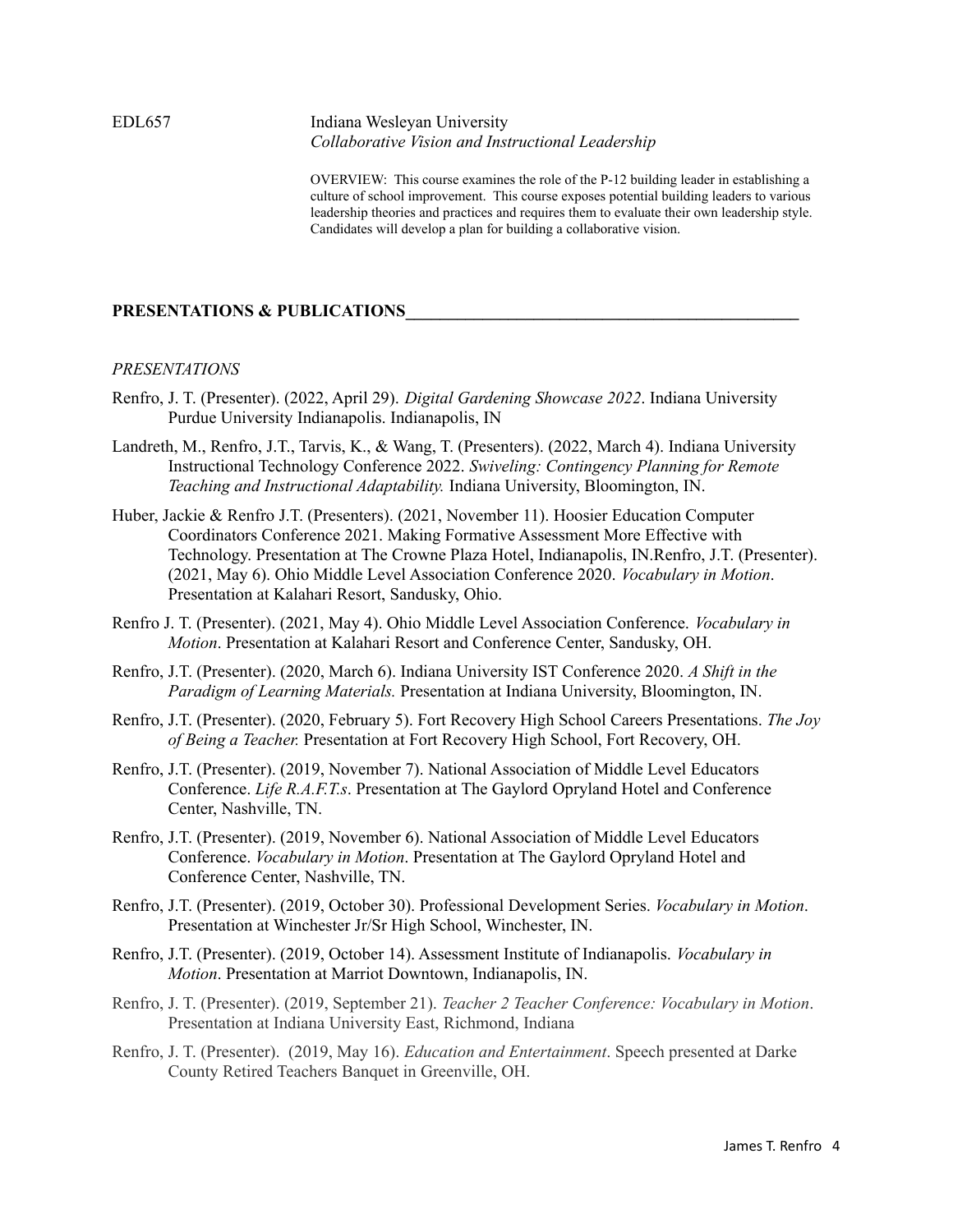- Renfro, J. T. (Presenter). (2018, September 22). *Teacher 2 Teacher Conference: Building Your Digital Toolbox*. Presentation at Indiana University East, Richmond, Indiana.
- Renfro, J. T., & Wilde, J. (Presenters). (2018, January 30). *Indiana Association of Public School Superintendents: Teacher Shortage Panelist*. Presentation at the Primo Banquet and Conference Center, Indianapolis, IN.
- Renfro, J. T., & Tebbe, K. (Presenters). (2016, November 15-16). *Ohio Improvement Institute: Emotional Intelligence*. Presentation at the Renaissance Hotel, Columbus, Ohio.
- Renfro, J. T., & Tebbe, K. (Presenters). (2016, October 13-15). *National Rural Education Association Convention & Research Symposium: Social and Emotional Learning*. Presentation at Ohio State University, Columbus, Ohio.
- Renfro, J. T. (2015, September 10). *A Charge to the Field of Education*. Speech presented at Indiana University East Teacher Induction Ceremony in Indiana, Richmond.

#### *PUBLICATIONS*

- Renfro, J. T., & Tan, D. (2020). Influence of Immersive Technologies in Problem-Based Learning. *ResearchGate*. doi: 10.13140/RG.2.2.14564.12166
- Renfro, J. T. (2013). Is there a connection between higher levels of student achievement as measured through state parameters that utilize merit pay as a system for teacher compensation? *ResearchGate*. doi: 10.13140/RG.2.2.15547.16160

#### *MEDIA*

- N.A.. (2022, February 16). *Let's Get Digital: Inaugural cohort of Digital Gardener Faculty Fellows gathers virtually for first retreat*. https://itnews.iu.edu. Retrieved February 24, 2022, from https://itnews.iu.edu/articles/2022/Lets-get-digital-.php
- Cartee, H. (2019, December 20). *IU East alumnus'music is featured on the Tony Kornheiser Show*. News at IU East. Retrieved February 24, 2022, from https://www.iue.edu/news/iu-east-alumnus-music-is-featured-on-the-tony-kornheiser-show/

| <b>SERVICE</b> |                                                        |  |
|----------------|--------------------------------------------------------|--|
| 2017-2022      | School of Education Technology Committee               |  |
| 2019-2022      | Campus Curriculum Committee                            |  |
| 2018-2022      | School of Education Director of Social Media Platforms |  |